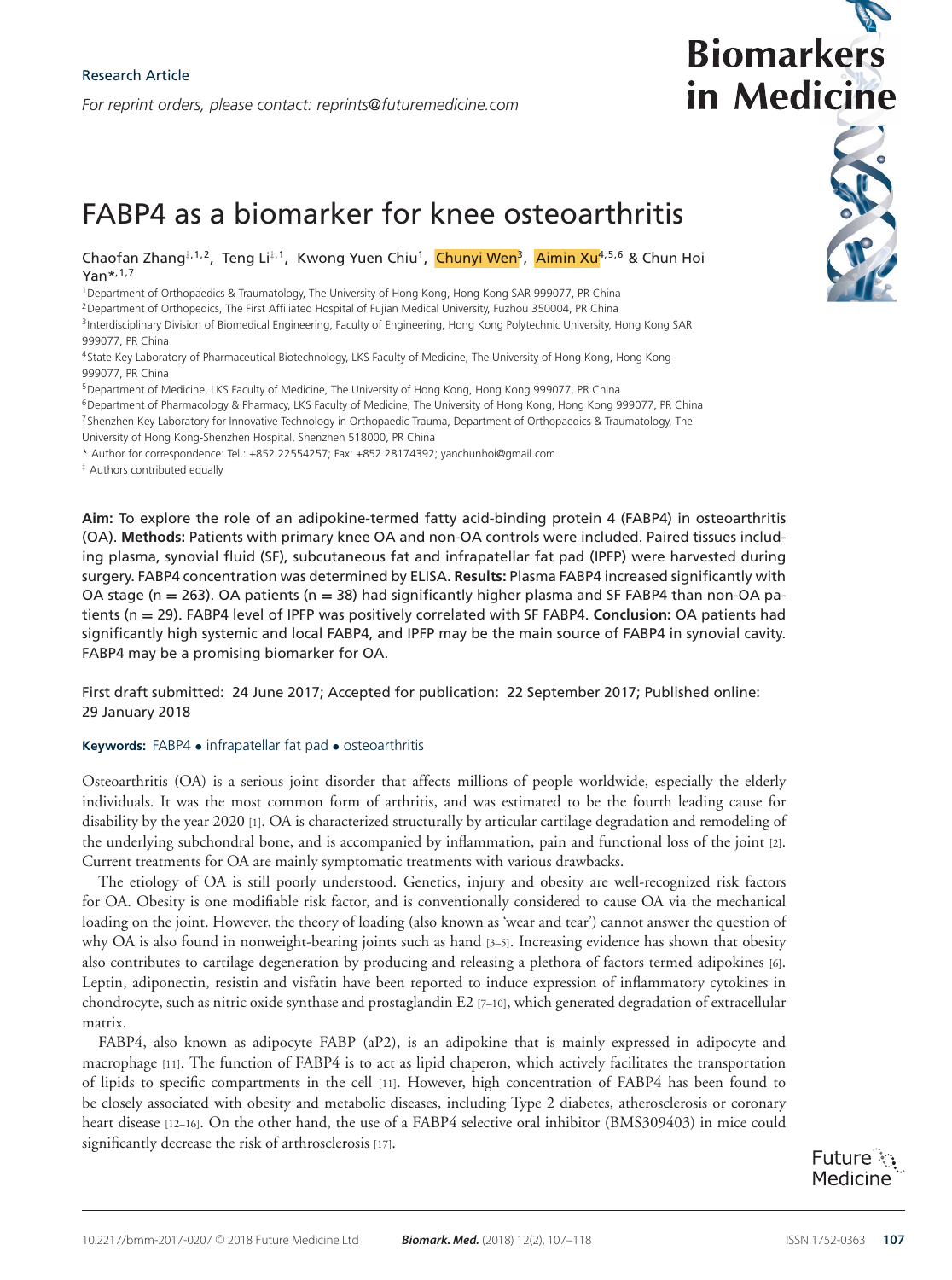Given above, it poses possibility that FABP4 may play roles in linking obesity to OA. However, to our knowledge, no studies have investigated the role of FABP4 in OA. And therefore, the purpose of this study was to discover the potential role of FABP4 in OA. In the first study, we included patients with different stage of primary knee OA, and determined their plasma FABP4 concentration. We aimed to explore the correlation of plasma FABP4 with the severity of knee OA. In the second parallel study, we included patients with end-stage knee OA who required total knee replacement surgery and non-OA patients with knee injury who required knee arthroscopic surgery, and harvested paired tissue samples including plasma, synovial fluid (SF), subcutaneous fat (ScAT) and infrapatellar fat pad (IPFP) during surgery. The purpose was to investigate if the expression pattern of FABP4 was significantly different between OA patients and non-OA controls.

#### **Materials & methods**

#### Participants & collection of blood

This study was approved by the institutional review board of the University of Hong Kong and Hospital Authority Hong Kong West Cluster (HKU/HA HKW IRB, no.: UW13–251). Informed consent was obtained by signing consent forms from all patients participated. All the participants are southern Chinese population. We performed two parallel studies. In the first study, patients came to our departmental outpatient clinic complaining of knee pain and whose knee x-rays had confirmed of primary knee OA were prospectively included. The severity of knee OA was evaluated according to the Kellgren & Lawrence (KL) knee OA grading system [18]. Briefly, knee OA was classified into five grades (0–4): Grade 0: no radiographic features of OA are present; Grade 1: doubtful joint space narrowing (JSN) and possible osteophytic lipping; Grade 2: definite osteophytes and possible JSN on anteroposterior weight-bearing radiograph; Grade 3: multiple osteophytes, definite JSN, sclerosis and possible bony deformity. Grade 4: large osteophytes, marked JSN, severe sclerosis and definite bony deformity. Patients with KL-0 were considered as control to OA patients. Only patients with primary knee OA, either unilateral or bilateral were included. In case of inconsistent KL grades between left and right knee, the higher grade was selected. Patients with traumatic OA, rheumatoid arthritis (RA), septic arthritis or patients who were on medication for hypertension, diabetes and lipidemia were excluded. All patients' demographic information, including gender, age, body height, body weight and BMI was recorded. Patients were classified as nonobese (BMI <25), overweight (BMI 25 <30) and obese (BMI  $\geq$ 30) patients according to the WHO definition. Fasting vein blood were taken in EDTA tubes, and transferred to laboratory immediately. Blood were centrifuged at 2500 rpm in  $4<sup>o</sup>C for 10 min. The supertanant$ (plasma) were harvested and stored in aliquots at -80◦C until further analysis.

In the second study, patients with advanced knee OA (KL-3 and KL-4) who were admitted to our department for total knee replacement surgery, and patients who had knee injury (anterior cruciate ligament tear, collateral ligament tear or meniscus tear) who required knee arthroscopic surgery but x-rays showed no primary knee OA signs were prospectively included (as control). For the OA patients, only primary OA were included. For the non-OA controls, only patients whose injures happened 3 months before surgery were included to rule out the confounding factors of acute inflammation. Patients with traumatic OA, RA, septic arthritis or patients who were on medication for hypertension, diabetes and lipidemia were excluded. Fasting vein blood was taken 1 day before surgery, and plasma were harvested same as described in the first study.

#### Collection of SF & adipose tissues

During surgery, prior to skin incision, joint aspiration was performed and 1 ml of SF was taken. After skin incision, paired adipose tissues including ScAT and IPFP were dissected. Samples were transferred immediately to laboratory in icebox. SF was centrifuged at 14,000 rpm in 4◦C for 15 min to discard cell debris. The supernatant were collected and stored in aliquots at -80°C until further analysis. The adipose tissues were washed three-times with sterile saline and processed for tissue explant culture. Briefly, tissues were dissected into three pieces of approximately 10 mg, and immediately seeded into 12-well cell culture plate with 2.0 ml of Dulbecco's Modified Eagle Cell Culture Medium containing 10% bull serum albumin (fatty acid free; A8806, Sigma, MO, USA), and incubated at 37◦C with 5% CO<sub>2</sub> for 24 h. Afterward, the medium was harvested and centrifuged at 14,000 rpm in 4°C for 10 min. The supernatant was harvested and stored in aliquots at -80°C until further analysis.

#### Determination of FABP4

In the first study, plasma FABP4 was determined with an ELISA commercial kit (DFBP40, R&D Systems, MN, USA) according to the manual book provided. Intra-assay and interassay coefficients of variation were 4.6 and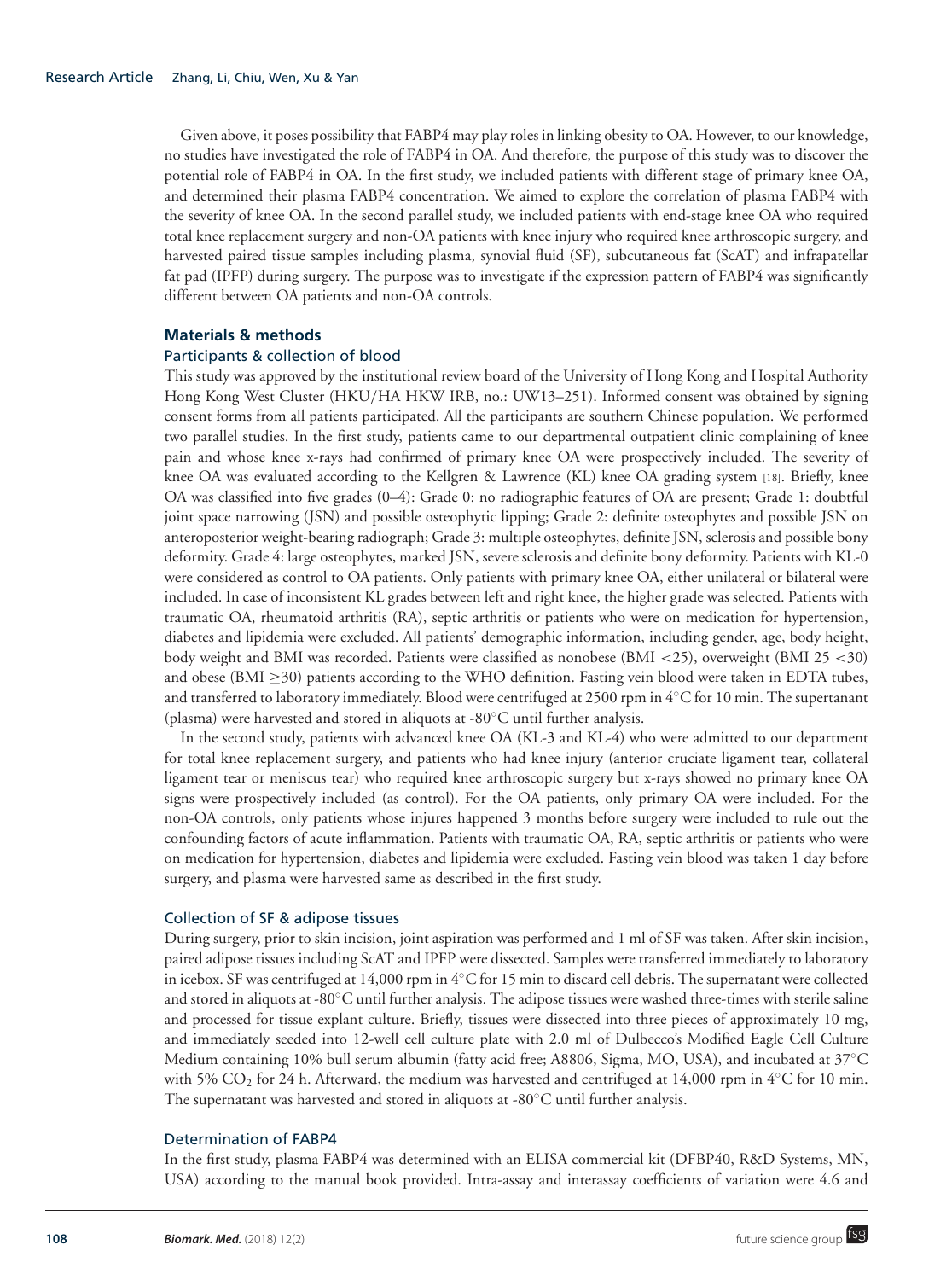| Table 1. FABP4 level of 263 participants diagnosed with different stage of primary knee osteoarthritis.                                                                                       |                            |                            |                             |                             |                         |  |  |
|-----------------------------------------------------------------------------------------------------------------------------------------------------------------------------------------------|----------------------------|----------------------------|-----------------------------|-----------------------------|-------------------------|--|--|
| <b>Characteristic</b>                                                                                                                                                                         | Non-OA                     |                            | <b>OA</b>                   |                             | p-value                 |  |  |
|                                                                                                                                                                                               | KL grade 0                 | KL grade 2                 | KL grade 3                  | KL grade 4                  |                         |  |  |
| n                                                                                                                                                                                             | 15 (3M, 12F)               | 72 (20M, 52F)              | 65 (12M, 53F)               | 111 (29M, 82F)              | -                       |  |  |
| Age (years)                                                                                                                                                                                   | $59.6 \pm 5.5$ (56.6–62.6) | $57.6 \pm 8.4$ (55.6–59.6) | $64.1 \pm 7.9$ (62.1–66.0)  | $67.5 \pm 8.6$ (65.8–69.2)  | $1.4 \times 10^{-5}$ ** |  |  |
| BMI                                                                                                                                                                                           | $25.4 \pm 3.5$ (23.4–27.5) | $25.2 \pm 4.1$ (24.2–26.2) | $27.0 \pm 4.6$ (25.9–28.2)  | $27.2 \pm 4.3$ (26.3–28.1)  | $0.013*$                |  |  |
| Plasma FABP4 (ng/ml)                                                                                                                                                                          | $12.3 \pm 3.1$ (10.6-14.0) | $14.6 \pm 6.9$ (13.0–16.3) | $18.2 \pm 11.3$ (15.4–21.0) | $19.4 \pm 12.0$ (17.0–21.7) | $0.005*$                |  |  |
| Data were presented as mean $\pm$ standard deviation with 95% CI.<br>*p $< 0.05$ .<br>**p $> 1$ .<br>BMI: Body mass index; F: Female; KL: Kellgren and Lawrence; M: Male; OA: Osteoarthritis. |                            |                            |                             |                             |                         |  |  |

12.1%, respectively. Plasma underwent 20-fold dilution before analysis. In the second study, the FABP4 concentration of plasma, SF and culture medium of ScAT and IPFP was determined with another FABP4 quantitative ELISA kit made by our own institution (31030, Antibody and Immunoassay Services, HKU). Intra-assay and interassay coefficients of variation were less than 4.1 and 4.5%, respectively. Specifically, SF after thawed was pretreated with 2 mg/ml hyaluronidase (H3506, Sigma) at room temperature for 1 h on a shaker. Plasma, SF and culture medium of ScAT and IPFP underwent threefold dilution, tenfold dilution and 400-fold dilution before analysis, respectively. The FABP4 concentration from adipose tissues was adjusted by the weight of seeded tissue, and the mean value of three wells from same tissue was calculated. The coefficient of variation (CV) was calculated, defined as the ratio of standard deviation (SD) divided by mean of the values of three wells. If CV >15%, data were considered as largely variable and therefore were not included in the statistical analysis.

# Statistical analyses

Data were presented as mean  $\pm$  SD with 95% CI. Data normality was determined by the Shapiro–Wilk test. Any data that were not normally distributed were logarithmically transformed prior to analysis. One-way analysis of variance (ANOVA) was performed to compare the difference of plasma FABP4 concentration among different BMI categories and KL groups, followed by ordinal logistic regression analysis aiming to adjust the confounding factors of age, sex and BMI. Receiver operating characteristic (ROC) curve was calculated to examine area under the curve and establish optimal cutoff value of FABP4 for knee OA. Student's t-test was used to compare the difference of FABP4 concentration of plasma, SF and culture medium of adipose tissues between OA patients and non-OA controls, followed by univariate linear regression analysis that aimed to adjust the confounding factors of age, sex and BMI. Paired t-test was used to compare the difference between SF and plasma FABP4 concentration in OA patients or non-OA controls. Bivariate correlation analysis was performed to examine the correlation of plasma FABP4, SF FABP4 and paired adipose tissues FABP4 with BMI after adjusted by age and sex. Two-sided p-value of less than 0.05 was considered statistically significant. Analyses were performed in statistical software SPSS 23.0 (IBM Corporation, NY, USA).

# **Results**

#### Plasma FABP4 was closely associated with BMI & the severity of knee OA

In the first study, a total of 263 patients were included. There were 64 males and 199 females, with a mean age of 63.3  $\pm$  9.2 years (95% CI: 62.2–64.5) and a mean BMI of 26.5  $\pm$  4.4 (95% CI: 25.9–27.0). Fifteen patients were KL-0 (non-OA), 72 patients were KL-2, 65 patients were KL-3 and 111 patients were KL-4. The demorgraphics of patients were summarized in Table 1.

According to the WHO definition, 99 patients were nonobese, 96 patients were overweight and 68 patients were obese patients. The mean FABP4 concentration of these patients was  $14.4 \pm 8.3$ ,  $17.9 \pm 9.5$  and  $21.1 \pm 13.5$  ng/ml, respectively ( $p = 1.1 \times 10^{-4}$ , one-way ANOVA). Post-hoc analysis showed the obese patients had significantly higher plasma FABP4 than the nonobese patients ( $p = 1.0 \times 10^{-6}$ , Tukey HSD; Figure 1A). The partial correlation analysis showed plasma FABP4 was positively correlated with BMI after adjusting age and sex (Pearson's coefficient: 0.314;  $p < 0.001$ ).

The mean plasma FABP4 concentration of KL-0, KL-2, KL-3 and KL-4 patients was  $12.3 \pm 3.1$ ,  $14.6 \pm 6.9$ ,  $18.2 \pm 11.3$  and  $19.4 \pm 12.0$  ng/ml, respectively (p = 0.005, one-way ANOVA). The post-hoc analysis showed the concentration of KL-4 patients was significantly higher than the patients of KL-2 ( $p = 0.02$ , Turkey HSD) and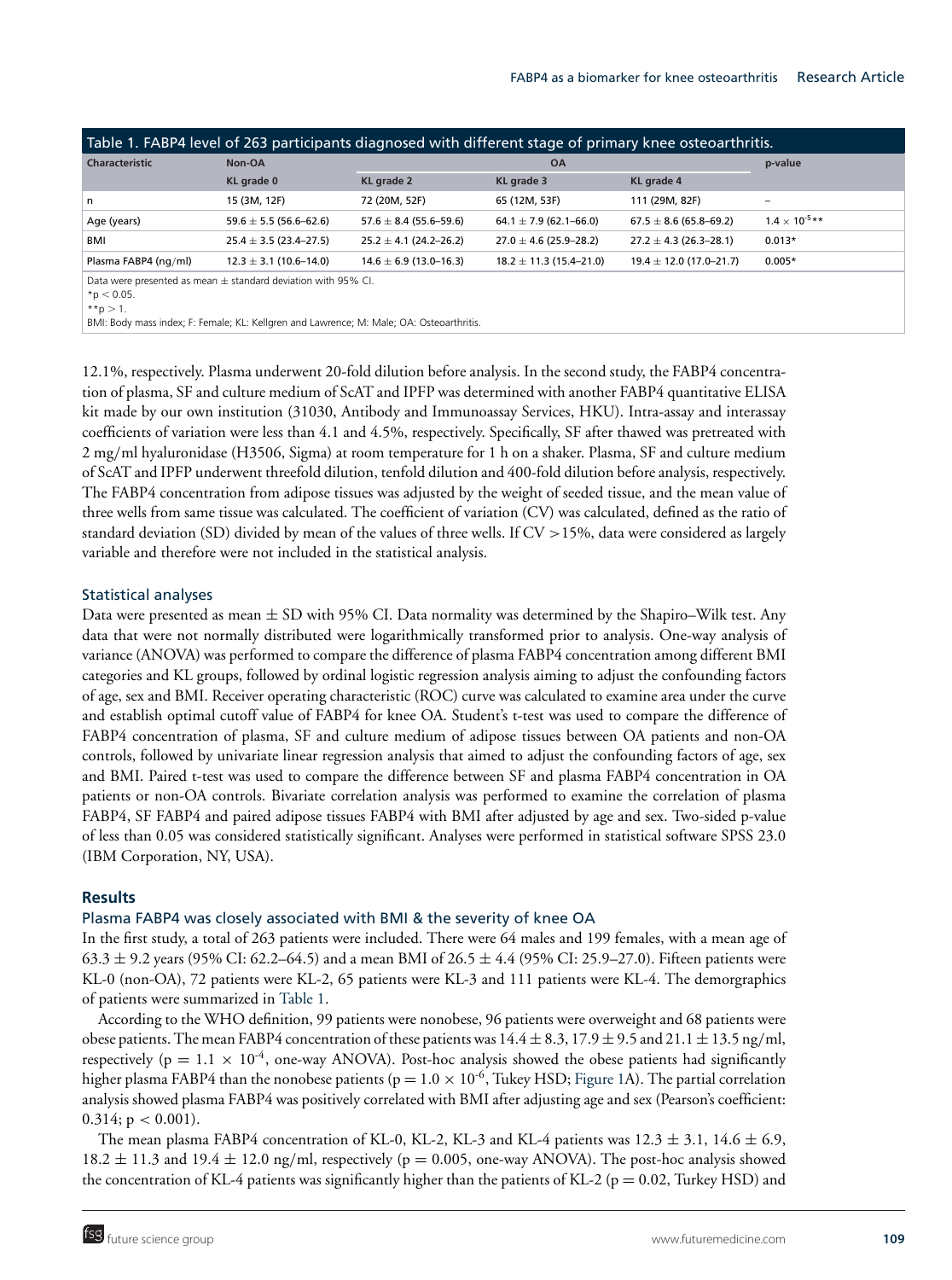

**Figure 1. FABP4 concentration of paired tissue samples from osteoarthritis patients and nonosteoarthritis controls. (A)** Plasma FABP4 concentration of 263 patients. The obese patients had significantly higher plasma FABP4 concentration than nonobese patients (p < 0.001). **(B)** Plasma FABP4 concentration of 263 patients with different KL grades. FABP4 concentration was significantly different among different KL groups ( $p = 0.005$ , one-way ANOVA). The post-hoc analysis showed the concentration of KL-4 patients was significantly higher than the patients of KL-2 (p = 0.02) and KL-0 (p = 0.04). **(C)** Plasma and synovial fluid FABP4 concentration of 30 OA patients (KL-3 and KL-4) and 25 non-OA patients (KL-0). The OA patients had significantly higher concentration of plasma FABP4 ( $p < 0.001$ ) and synovial FABP4 (p = 0.003) compared with the non-OA patients. **(D)** ScAT and IPFP expression concentration of FABP4 in 38 OA patients and 15 non-OA patients. The FABP4 expression level of ScAT was not significantly different between OA and non-OA patients. However, the level of IPFP was significantly higher in OA patients ( $p = 0.006$ ). Data were presented as mean with 95% CI ( $p < 0.05$ ,  $* p < 0.01$ ).

ANOVA: Analysis of variance; IPFP: Infrapatellar fat pad; KL: Kellgren and Lawrence; OA: Osteoarthritis; ScAT: Subcutaneous fat.

KL-0 (p = 0.04, Turkey HSD; Figure 1B). In order to further investigate the correlation of FABP4 concentration and the severity of knee OA, we stratified FABP4 concentration into four groups (<10, 10–15, 15–20, >20 ng/ml) and performed the ordinal logistic regression analysis. Results showed patients with plasma FABP4 of less than 10 ng/ml had an estimated probability of 3.53 of diagnosing with a lower KL grade of OA than patients with FABP4 of more than 20 ng/ml ( $p = 0.03$ , age and sex adjusted). And patients with plasma FABP4 between 15 and 20 ng/ml had an estimated probability of 2.10 of diagnosing with a lower KL grade of OA than patients with FABP4 of more than 20 ng/ml ( $p = 0.04$ , age and sex adjusted).

Sensitivity and specificity of different cutoff value of FABP4 was calculated, and the ROC curve was drawn (Figure 2). The area under the curve was 0.68. The optimum cutoff value for FABP4 is 15.45 ng/ml, with 48% of sensitivity and 93% of specificity achieving maximum Youden index of 0.41.

# FABP4 concentration of plasma, SF & IPFP was significantly higher in OA patients than non-OA patients

In the second study, a total of 67 patients were recruited, including 38 OA patients (KL-3 and KL-4) and 29 non-OA patients (KL-0). There were 37 males and 30 females, with a mean age was 52.6 ± 22.9 years (95% CI: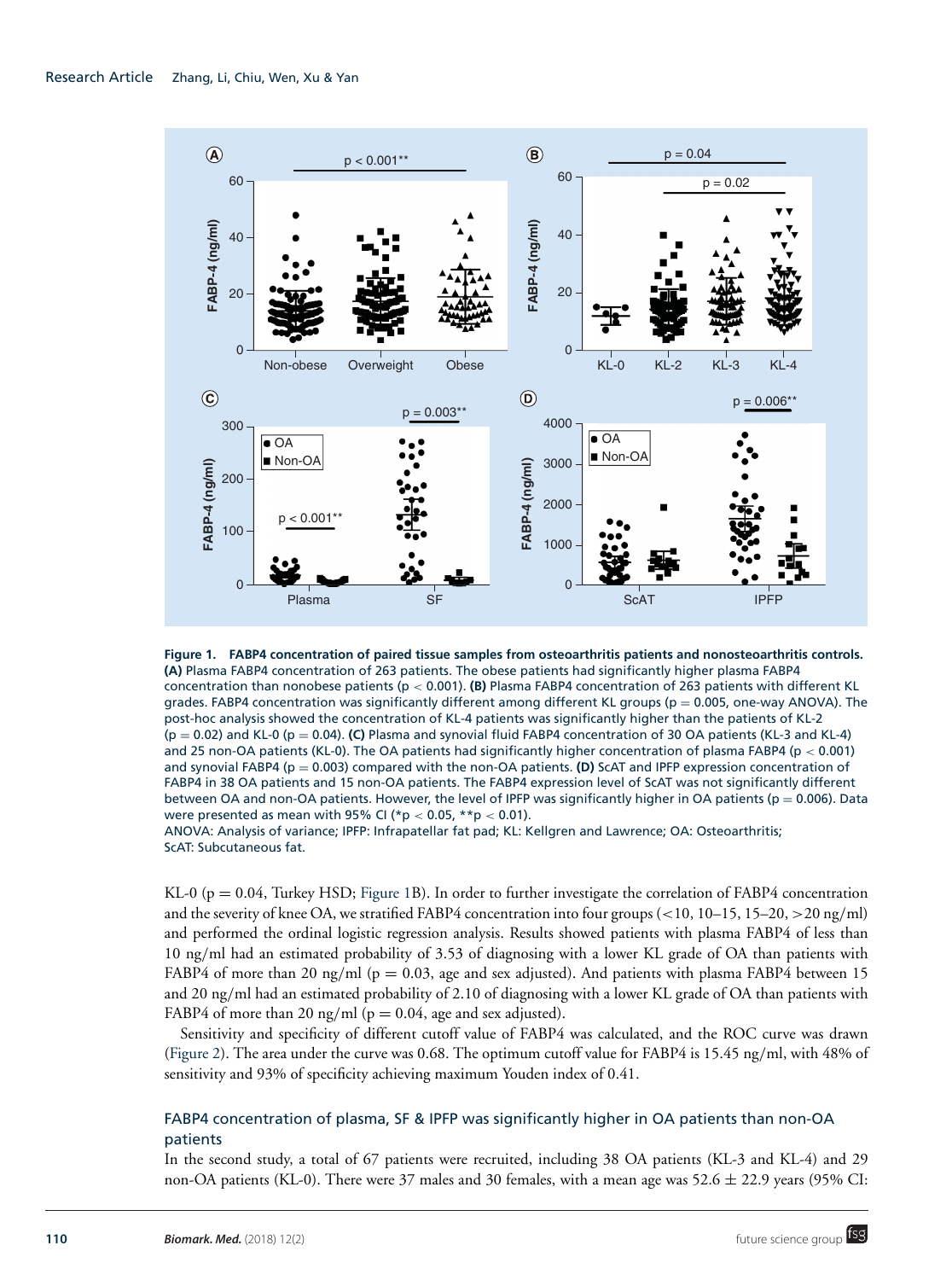

**Figure 2. A receiver operating characteristic curve for plasma fatty acid-binding protein 4 for diagnosing primary knee osteoarthritis is shown with an area under the curve of 68%.** A cut off value of 15.45 ng/ml demonstrates 48% sensitivity and 93% specificity. Diagonal segments are produced by ties.

 $47.0-58.2$ ) and average BMI of  $27.5 \pm 4.6$  (95% CI: 26.2–28.7). The demorgraphics of patients were summarized in Table 2.

The OA patients had significantly higher concentration of plasma FABP4 compared with the non-OA patients  $(18.3 \pm 12.4 \text{ vs } 5.4 \pm 3.2 \text{ ng/ml}, p = 6.2 \times 10^{-6}$ ; Figure 1C). The univariate general linear analysis showed after adjusting sex and BMI, FABP4 was still significantly higher in OA group than non-OA group (adjusted estimated concentration: OA 16.7  $\pm$  1.9 ng/ml vs non-OA 7.8  $\pm$  2.2 ng/ml, p = 0.001). However, there was no significant difference after adjusting sex, BMI and age simultaneously ( $p = 0.34$ ).

The FABP4 of SF in OA patients was also significantly higher than the non-OA controls (133.2  $\pm$  85.8 vs 8.5  $\pm$  6.8 ng/ml, p = 0.003; Figure 1C). Again, the univariate general linear analysis showed significantly higher FABP4 in OA group than non-OA group after adjusting sex and BMI (estimated concentration: OA  $125.8 \pm 17.2$  ng/ml vs non-OA  $40.7 \pm 55.2$  ng/ml,  $p = 0.01$ ), but significance was lost after adjusting sex, BMI and age simultaneously ( $p = 0.36$ ).

For paired adipose tissues, the mean CV of tissue replicates was  $11.3 \pm 2.7$ %. The FABP4 expression level of ScAT was not significantly different between OA patients and non-OA controls (OA:  $746.2 \pm 910.7$  ng/ml vs non-OA 643.5  $\pm$  394.0 ng/ml, p = 0.68; Figure 1C). However, the FABP4 expression level of IPFP was significantly higher in OA patients than non-OA controls (1857.5  $\pm$  1331.6 vs 749.7  $\pm$  537.0 ng/ml, p = 0.006; Figure 1D). Consistent to plasma and SF, the concentration was still significantly different after adjusting sex and BMI (estimated concentration: OA 1709.6  $\pm$  306.9 ng/ml vs non-OA 1124.4  $\pm$  680.4 ng/ml, p = 0.03) but not different after adjusting sex, BMI and age simultaneously ( $p = 0.87$ ).

In OA patients, the synovial FABP4 was significantly higher than paired plasma FABP4 (133.2  $\pm$  85.8 vs 18.3  $\pm$  12.4 ng/ml, paired t test; p = 0.001), while not significantly different in non-OA patients (SF: 8.5  $\pm$  6.8 ng/ml vs plasma: 5.4  $\pm$  3.2 ng/ml; p = 0.41; Figure 3A & B). The FABP4 expression concentration of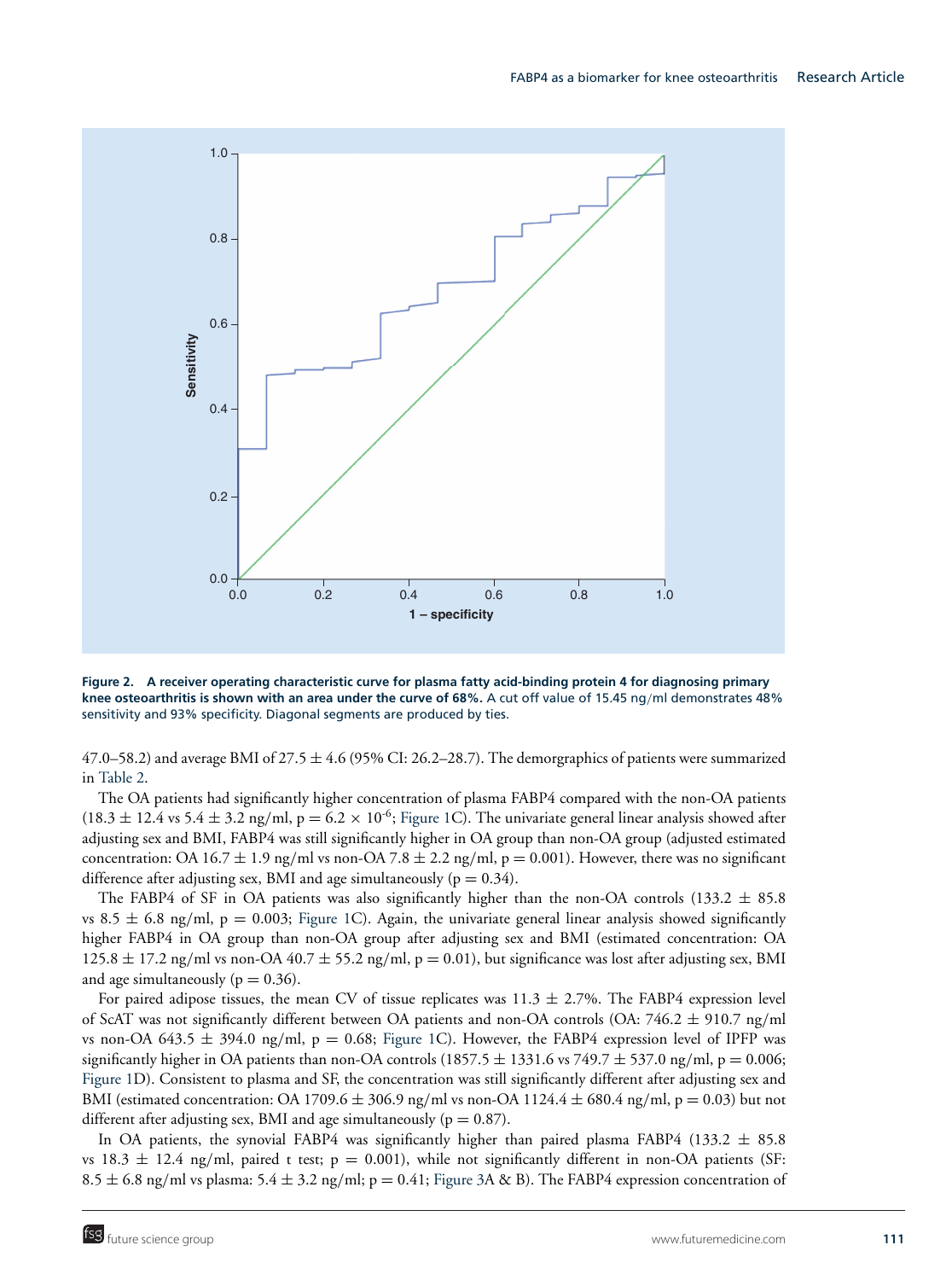

**Figure 3. FABP4 expression level of paired tissue samples including plasma, synovial fluid, infrapatellar fat pad and subcutaneous fat. (A)** In non-OA patients, synovial FABP4 was not significantly different than plasma FABP4 (p = 0.41). **(B)** In OA patients, the synovial FABP4 was significantly higher than paired plasma FABP4 (p < 0.001). **(C)** In non-OA patients, FABP4 expression level of IPFP was not significantly different than the level of ScAT ( $p = 0.32$ ). **(D)** However, in OA patients, the FABP4 expression level of IPFP was significantly higher than the expression level of ScAT (p < 0.001). **(E)** Partial correlation analysis showed SF FABP4 was positively correlated with IPFP FABP4 in OA patients after adjusting age, sex and BMI (Pearson coefficient: 0.74, p < 0.001). **(F)** However, SF FABP4 had no correlation with plasma FABP4 in OA patients.

IPFP: Infrapatellar fat pad; OA: Osteoarthritis; ScAT: Subcutaneous fat; SF: Synovial fluid.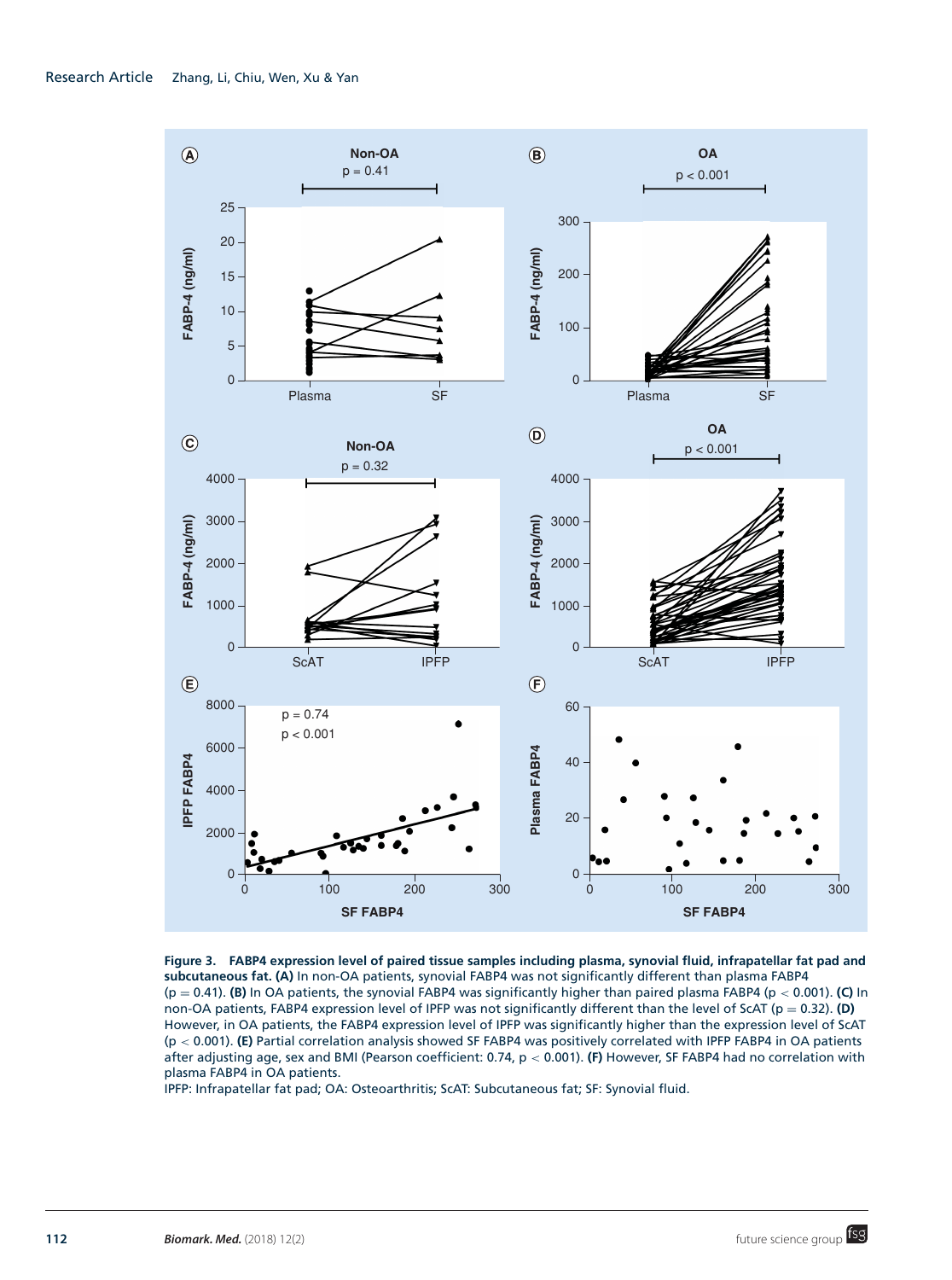Table 2. FABP4 level of paired tissue samples including plasma, synovial fluid, subcutaneous fat and infrapatellar fat pad

| from 29 nonosteoarthritis patients and 38 osteoarthritis patients. |                                 |                                     |                         |  |  |  |
|--------------------------------------------------------------------|---------------------------------|-------------------------------------|-------------------------|--|--|--|
| <b>Patients</b>                                                    | Non-OA                          | <b>OA</b>                           | p-value                 |  |  |  |
| n                                                                  | 29 (25 M, 4 F)                  | 38 (12 M, 26 F)                     | -                       |  |  |  |
| Age                                                                | $28.3 \pm 7.3$ (24.8-31.3)      | $71.2 \pm 9.0$ (65.1–73.5)          | $1.0 \times 10^{-7}$ ** |  |  |  |
| BMI                                                                | $25.4 \pm 3.3$ (24.0-26.9)      | $28.9 \pm 4.9$ (27.4-31.2)          | $0.004**$               |  |  |  |
| Plasma                                                             |                                 |                                     |                         |  |  |  |
| $- n$                                                              | 25                              | 30                                  | $6.2 \times 10^{-6}$ ** |  |  |  |
| $-$ FABP4 (ng/ml)                                                  | $5.4 \pm 3.2$ (1.8–11.7)        | $18.3 \pm 12.4$ (13.7–22.9)         |                         |  |  |  |
| SF:                                                                |                                 |                                     |                         |  |  |  |
| $- n$                                                              | 8                               | 35                                  | $2.0 \times 10^{-4}$ ** |  |  |  |
| $-$ FABP4 (ng/ml)                                                  | $8.5 \pm 6.8$ (-0.4 to 20.3)    | $133.2 \pm 85.8$ (106.3-171.9)      |                         |  |  |  |
| ScAT:                                                              |                                 |                                     |                         |  |  |  |
| $- n$                                                              | 15                              | 38                                  | 0.68                    |  |  |  |
| $-$ FABP4 (ng/ml)                                                  | $643.5 \pm 394.0$ (177.9-790.3) | 746.2 $\pm$ 910.7 (330.1–1138.2)    |                         |  |  |  |
| IPFP:                                                              |                                 |                                     |                         |  |  |  |
| $- n$                                                              | 15                              | 38                                  | $0.003**$               |  |  |  |
| $-$ FABP4 (ng/ml)                                                  | 749.7 $\pm$ 537.0 (70.2–679.2)  | $1857.5 \pm 1331.6$ (1292.3-2440.9) |                         |  |  |  |
| Determine and control of models. I standard deviating with OFA/ CI |                                 |                                     |                         |  |  |  |

Data were presented as mean ± standard deviation with 95% CI.

F: Female; FABP4: Fatty acid-binding protein 4; IPFP: Infrapatellar fat pad; M: Male; OA: Osteoarthritis; ScAT: Subcutaneous fat; SF: Synovial fluid.

IPFP was significantly higher than ScAT in OA patients (1857.5  $\pm$  1331.6 vs 746.2  $\pm$  910.7 ng/ml; p = 0.008), while no such difference was found in non-OA patients (ScAT 643.5  $\pm$  394.0 vs IPFP 749.7  $\pm$  537.0, p = 0.32; Figure 3C & D). Partial correlation analysis showed SF FABP4 was positively correlated with IPFP FABP4 in OA patients after adjusting age, sex and BMI (Pearson coefficient:  $0.74$ ;  $p < 0.001$ ), but did not show a correlation between SF FABP4 and plasma FABP4 ( $p = 0.65$ ; Figure 3E & F).

### **Discussion**

OA is the most common form of arthritis. However, the etiology of OA is still poorly understood. Obesity is one of the modifiable risk factors for OA, and recent studies have suggested that adipokines play important roles in linking obesity to OA [19]. In this study, we aimed at exploring the potential role of a novel adipokine termed FABP4 in OA. We found that the plasma FABP4 was closely associated with BMI, and the concentration increased significantly with the severity of knee OA. OA patients had significantly higher systemic FABP4 (plasma) and local FABP4 (SF and IPFP) compared with non-OA patients, after adjusted for gender and BMI. In OA patients, the IPFP secretes significantly higher FABP4 than ScAT, and the concentration was positively correlated with the synovial FABP4. These data suggest that high concentration of FABP4 is associated with the severity of knee OA, and IPFP may be the main source of FABP4 in the synovial cavity.

FABP4 was first detected in adipose tissue and mature adipocytes in the 1980s [20], and is mainly expressed in adipocytes and macrophages [11]. Our study showed FABP4 was closely associated with BMI, which was in accordance with previous reports [12] and reaffirmed FABP4 as an adipokine. The function of FABP4 is to transport free fatty acid in adipocyte for different metabolic process [11]. However, recent studies have suggested high concentration of FABP4 as a risk factor for metabolic diseases in human [12-16]. Animal studies have shown that genetically knocking out FABP4 could protect mice from artherosclerosis, insulin resistance, diabetes and fatty liver diseases [21–24]. The detailed mechanism is not yet known but pilot studies demonstrated that FABP4 may be involved in the macrophage-mediated inflammatory responses [25].

However, if FABP4 plays roles in musculoskeletal diseases remains unknown. Cerezo *et al.* compared the FABP4 concentrations of serum and SF in RA patients and OA patients [26]. They found that the serum and SF FABP4 were significantly higher in RA patients than OA patients, which suggest FABP4 as a biomarker for RA. However, in their study, the OA patients were treated as control cohort to RA patients. We also noted the mean serum FABP4 level in their study was 19.6  $\pm$  8.4 ng/ml, which was similar to our OA cohort (18.3  $\pm$  12.4 ng/ml), however, the SF FABP4 in their study (18.04  $\pm$  6.20 ng/ml) was significantly lower than ours (133.2  $\pm$  85.8 ng/ml). The reason for this disparity may be due to the participants included. Our study included only the patients with advanced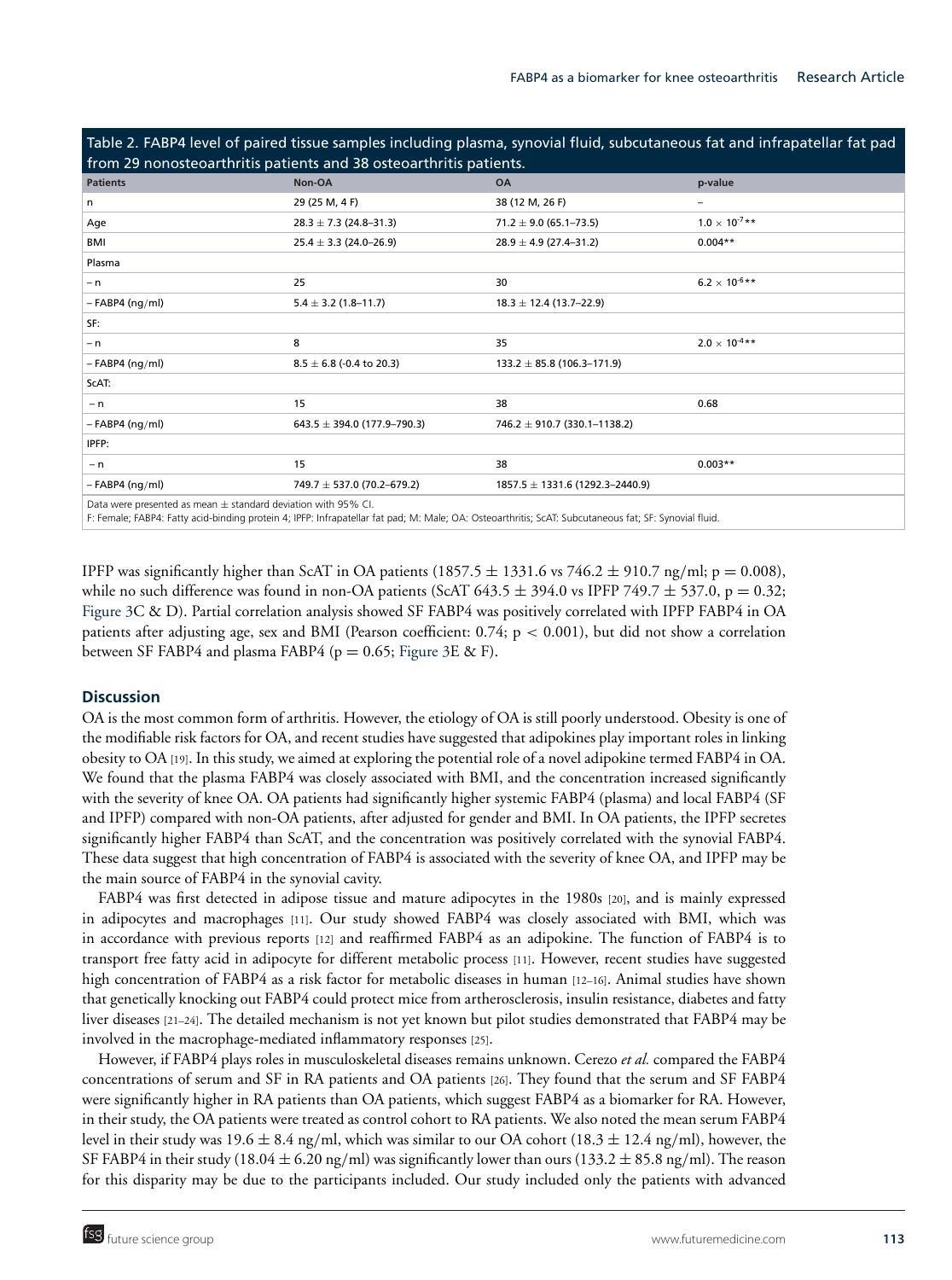stage of knee OA who required joint replacement surgery while Cezero *et al.*'s study, though not specified, probably included patients with early-stage of knee OA. It has been indicated in advanced OA joints, SF protein levels may be elevated by altered microvascular permeability due to inflammation, decreased consumption or lymphatic drainage [27].

The association of adipokines and the severity of knee OA have been investigated in previous studies. Staikos *et al.* looked into the correlation of plasma leptin with the severity of knee OA, and found a strong positive correlation [27]. De Boer *et al.*'s study also demonstrated that serum leptin and resistin concentrations were evidently increased in knee OA patients as compared with controls, independent of age and BMI [28]. Our previous study had shown that adiponectin was not significantly different between IPFP and ScAT media, but was higher in plasma than SF [29,30]. These data suggest adiponectin as an anti-inflammatory adipokine, while the current study provided new evidence that FABP4 may be a proimflammatory adipokine that is responsible for the development and progression of knee OA. However, although we have shown that plasma, SF and IPFP FABP4 concentration was significantly higher in OA patients than non-OA patients after adjusted for sex and BMI, the significance was lost after adjusting for sex, BMI and age simultaneously. This was probably due to the huge age gap between the OA cohort and non-OA cohort  $(71.2 \pm 9.0 \text{ vs } 28.3 \pm 7.3)$ . In this study, the OA patients were mostly elderly people with advanced OA while the non-OA patients were young or middle-aged patients who had sports-associated knee injuries. Nevertheless, this is the best control cohort we could find if we were to harvest paired tissue samples during surgery. On the other hand, the correlation between FABP4 concentration and age is still controversial. Bao *et al.*'s study reported that the circulating FABP4 concentration was positively correlated with age [31]. However, studies by Furuhashi *et al.* and Zhang *et al.* both showed that age was not significantly correlated with circulating FABP4 [32,33]. Further studies with larger sample size are required to elucidate the correlation between FABP4 and age.

The IPFP is a special adipose tissue that is located between the lower surface of the patella and the trochlear surface of the femur [34]. IPFP was initially thought to only have biomechanical function [35]. However, recent evidence suggests that IPFP is potential source of adipokines and cytokines at the articular level that presents a truly inflammatory phenotype in patients with OA [34,36–37]. IPFP has now been considered as an active periarticular tissue able to secrete several soluble factors that could contribute to the pathogenesis of OA [38,39]. Conde *et al.* have demonstrated recently that IPFPs from OA patients expressed higher levels of leptin and chemerin in comparison to healthy tissues [40]. Microarray analysis of IPFPs from end-stage OA patients have showed an increased expression of leptin and adiponectin as compared with early-stage OA patients tissues [41]. In addition to adipokines, IPFP was also reported to secrete interleukins and growth factors that could affect cartilage biology by promoting the expression of matrix metalloproteinases (MMPs) and a disintegrin and metalloproteinase with thrombospondin motifs (ADAMTS) in chondrocyte [39]. Our study showed that FABP4 concentration was not significantly different in ScAT tissues between OA and non-OA controls, but FABP4 concentration of IPFP was significantly higher in OA patients than non-OA controls. In addition, FABP4 of IPFP was positively correlated with synovial FABP4. These data suggest that IPFP may be the main source of synovial FABP4. However, it was noted that the SF FABP4 in OA patients was 15-times higher than the non-OA patients, while IPFP FABP4 in OA patients was only two-times higher than the non-OA patients. This inconsistent ratio also indicates complicated inflammatory status in advanced OA joints. In end-stage OA joints, the IPFP is in severe inflammation phenotype that may affect its expression level of specific adipokines/cytokines. On the other hand, altered microvascular permeability due to inflammation may result in decreased consumption or drainage of SF proteins that may significantly increase their detectable levels [27].

High concentrations of synovial FABP4 may directly induce cartilage degeneration. Studies have shown that high concentrations of FABP4 could upregulate the expression of inflammatory cytokines including IL-1β, IL-6, MCP-1 and TNF-α [42], which were some of the critical mediators for the pathogenesis of OA. IL-1β and TNF-α, in particular, could induce the breakdown of cartilage matrix by stimulating the expression of MMPs and ADAMTS in chondrocyte [43,44]. Based on all of our study findings, we hypothesized that in OA patients, the IPFP had a changed phenotype that would synthesize and secrete high concentration of FABP4 into the synovial cavity. High synovial FABP4 could upregulate the expression levels of proinflammatory cytokines including IL-6, TNF-α, IL-1β or MCP-1 in chondrocyte, which further promotes the expression of MMPs and ADAMTS that degrade cartilage matrix. However, the detailed mechanism has to be tested in future studies. Our study also showed that patients with plasma FABP4 of less than 10 ng/ml had an estimated probability of 3.53 of diagnosing with a lower KL grade of OA than patients with FABP4 of more than 20 ng/ml. The probability, though not high, is an encouraging data as systemic use of chemicals or antibodies that target FABP4 may serve as a potential drug therapy for OA.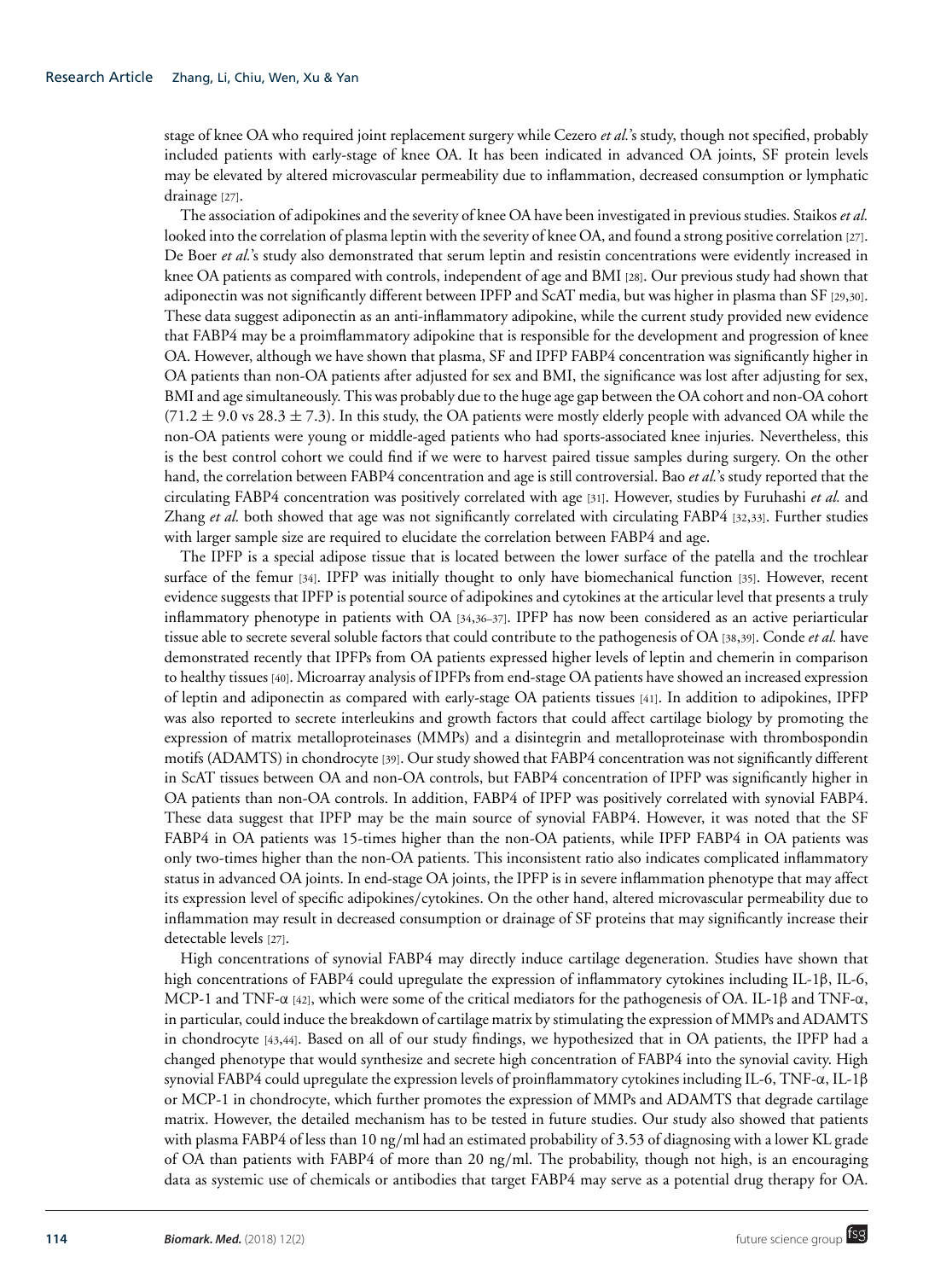Furuhashi *et al.* had identified a FABP4 selective oral inhibitor (BMS309403) that could significantly decrease the risk of arthrosclerosis in mice [17]. If BMS304903 could be used to treat or prevent OA remains interesting to investigate.

Several limitations of this study have to be acknowledged. First, as mentioned patients with knee injury may not serve as the best control cohort to OA patients, as there exists age gap, and their periarticular tissues may not be considered as 'normal'. Second, this study was merely a cross-sectional observational study. It remains to be seen if high FABP4 could predict knee OA in longitudinal study. We also need to increase our sample size if to explore the potential of FABP4 as a diagnostic tool for primary knee OA.

### **Conclusion**

We concluded from this study that primary knee OA patients had significantly higher systemic (plasma) and local (synovial) FABP4 than non-OA patients, and the systemic level increased significantly with the severity of knee OA. The IPFP is the main source of FABP4 in the synovial cavity. FABP4 may be a promising biomarker for the diagnosis, disease monitoring and treatment of knee OA.

# **Future perspective**

OA is the most common form of arthritis but the etiology is still unknown. Current treatments for OA are mainly symptomatic treatments with various drawbacks. To discover a biomarker that can be used as diagnostic tool or as treatment target for OA is crucial. Our study provided novel insights that adipokine FABP4 may be a potential biomarker for OA. In the future, more studies have to be performed to investigate the detailed mechanism of how FABP4 induces the degeneration of cartilage. Transgenic mice (i.e., FABP4 knockout mice) can be utilized to explore the direct effects of FABP4 on the development and progression of OA. Furthermore, as inhibitors and antibodies of FABP4 are currently available in the market, if these drugs or chemicals can be used to treat OA remains interesting to investigate. These treatments will not simply be symptomatic treatments, but rather disease-modifying therapies.

#### Summary points

**Background**

- Adipokines are key mediators in the pathogenesis of osteoarthritis (OA).
- We aimed to discover the potential role of a novel adipokine termed FABP4 in OA.

#### **Methods**

- Patients with different stage of knee OA were prospectively included. Fasting blood were obtained. FABP4 concentration of plasma was determined.
- Patients with advanced knee OA required total knee replacement surgery and patients without knee OA but had knee injury that required arthroscopic surgery were prospectively enrolled. Paired tissue samples including plasma, synovial fluid (SF), subcutaneous fat and infrapatellar fat pad (IPFP) were harvested during surgery. Explant culture of adipose tissues were performed. FABP4 concentration of culture medium was determined. **Results**

# - Plasma FABP4 was positively correlated with BMI and increased significantly with the severity of knee OA.

- OA patients had significantly higher systemic FABP4 (plasma) and local FABP4 (SF and IPFP) than non-OA patients, after adjusted for gender and BMI. In OA patients, the expression level of IPFP FABP4 was positively correlated with the concentration of SF FABP4.

#### **Conclusion**

- -FABP4 is an adipokine that may also play important roles in OA.
- -FABP4 may be a promising biomarker for the diagnosis, disease monitoring or treatment target for knee OA.

#### Acknowledgements

The authors like to sincerely thank all the patients who participated in the study.

# Financial & competing interests disclosure

This work was supported by Shenzhen Science and Technology Funding (JCYJ20150331142757396). The authors have no other relevant affiliations or financial involvement with any organization or entity with a financial interest in or financial conflict with the subject matter or materials discussed in the manuscript apart from those disclosed.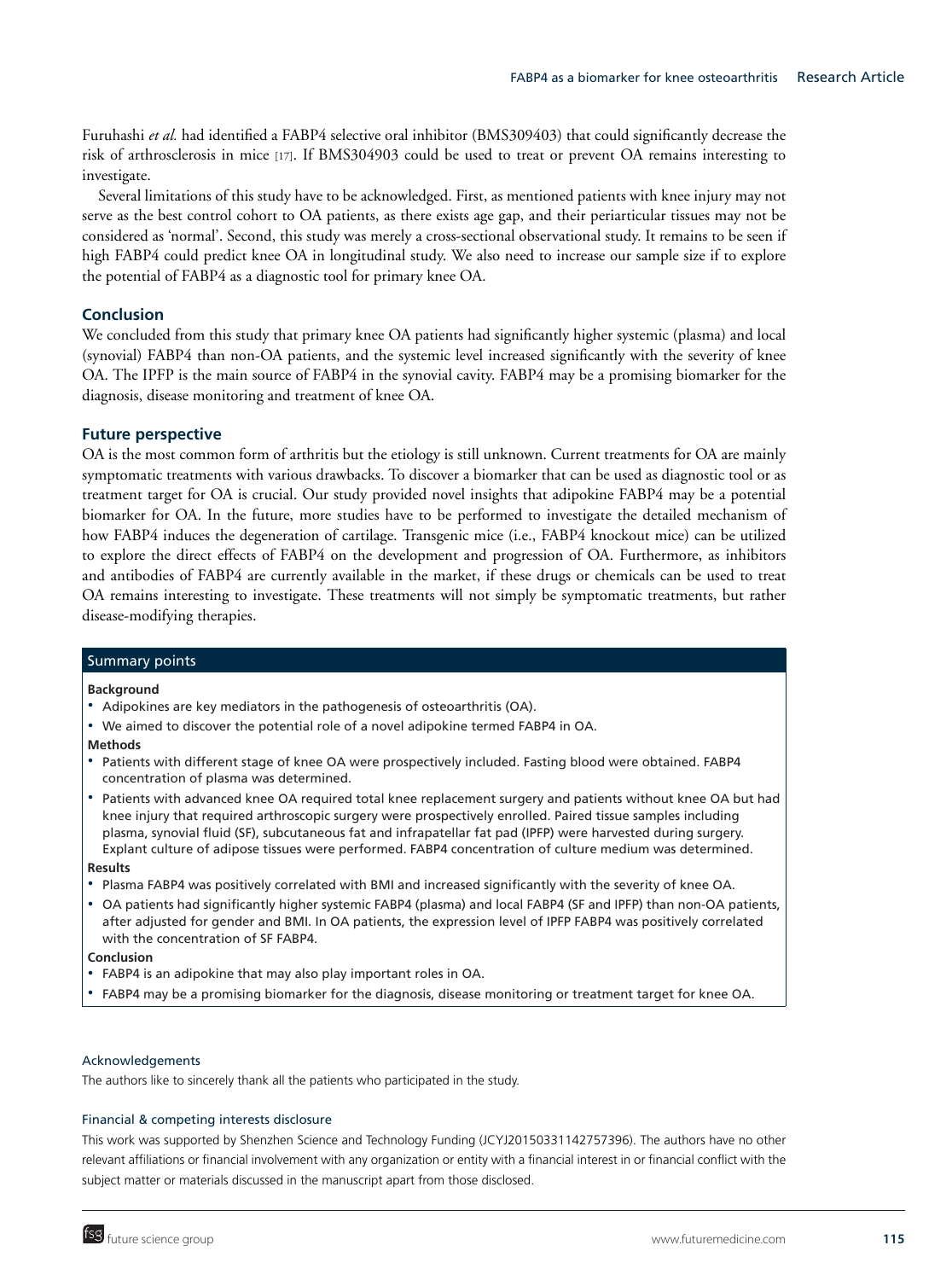No writing assistance was utilized in the production of this manuscript.

#### Ethical conduct of research

The authors state that they have obtained appropriate institutional review board approval or have followed the principles outlined in the Declaration of Helsinki for all human or animal experimental investigations. In addition, for investigations involving human subjects, informed consent has been obtained from the participants involved.

#### **References**

Papers of special note have been highlighted as:  $\bullet$  of interest;  $\bullet \bullet$  of considerable interest

- 1. Silverwood V, Blagojevic-Bucknall M, Jinks C, Jordan JL, Protheroe J, Jordan KP. Current evidence on risk factors for knee osteoarthritis in older adults: a systematic review and meta-analysis. *Osteoarthr. Cartil.* 23(4), 507–515 (2015).
- 2. Mort JS, Beaudry F, Théroux K et al. Early cathepsin K degradation of type II collagen *in vitro* and *in vivo* in articular cartilage. *Osteoarthr. Cartil.* 24, 1–9 (2015).
- 3. Rai MF, Sandell L. Inflammatory mediators: tracing links between obesity and osteoarthritis. *Crit. Rev. Eukaryot. Gene Expr.* 21(2), 131–142 (2011).
- 4. Issa R, Griffin T. Pathobiology of obesity and osteoarthritis: integrating biomechanics and inflammation. *Pathobiol. Aging Age Relat. Dis.* 2(1), 17470 (2012).
- 5. Aspden RM. Obesity punches above its weight in osteoarthritis. *Nat. Rev. Rheumatol.* 7(1), 65–68 (2011).
- 6. Neumann E, Junker S, Schett G, Frommer K, Müller-Ladner U. Adipokines in bone disease. Nat. Rev. Rheumatol. 12(5), 296-302 (2016).
- •• **A comprehensive review summarizing current knowledge relating to adipokines in bone diseases.**
- 7. Gosset M, Berenbaum F, Salvat C *et al.* Crucial role of visfatin/pre–B cell colony-enhancing factor in matrix degradation and prostaglandin E2 synthesis in chondrocytes: possible influence on osteoarthritis. *Arthritis Rheum.* 58(5), 1399–1409 (2008).
- •• **Showed that adipokines (visfatin) trigger synthesis and release of catabolic enzymes (MMPs and ADAMTS) in chondrocyte.**
- 8. Senolt L, Polanská M, Filková M et al. Vaspin and omentin: new adipokines differentially regulated at the site of inflammation in rheumatoid arthritis. *Ann. Rheum. Dis.* 69(7), 1410–1411 (2010).
- 9. Otero M, Reino JJG, Gualillo O. Synergistic induction of nitric oxide synthase type II: *In vitro* effect of leptin and interferon-γ in human chondrocytes and ATDC5 chondrogenic cells. *Arthritis Rheum.* 48(2), 404–409 (2003).
- 10. Zhang Z, Xing X, Hensley G, Chang L. Resistin induces expression of proinflammatory cytokines and chemokines in human articular chondrocytes via transcription and messenger RNA stabilization. *Arthritis Rheumatol.* 62(7), 1993–2003 (2010).
- 11. Furuhashi M, Saitoh S, Shimamoto K, Miura T. Fatty Acid-Binding Protein 4 (FABP4): pathophysiological insights and potent clinical biomarker of metabolic and cardiovascular diseases. *Clin. Med. Insights. Cardiol.* 8(Suppl. 3), 23–33 (2014).
- •• **A comprehensive review discussing both the significant role of fatty acid-binding protein 4 (FABP4) in pathophysiological insights and its usefulness as a biomarker of metabolic diseases.**
- 12. Xu A, Wang Y, Xu JY *et al.* Adipocyte fatty acid–binding protein is a plasma biomarker closely associated with obesity and metabolic syndrome. *Clin. Chem.* 52(3), 405–413 (2006).
- 13. Chow WS, Tso AWK, Xu A *et al.* Elevated circulating adipocyte-fatty acid binding protein levels predict incident cardiovascular events in a community-based cohort: a 12-year prospective study. *J. Am. Heart Assoc.* 2(1), e004176 (2013).
- 14. Terra X, Quintero Y, Auguet T *et al.* FABP 4 is associated with inflammatory markers and metabolic syndrome in morbidly obese women. *Eur. J. Endocrinol.* 164(4), 539–547 (2011).
- 15. Bagheri R, Qasim AN, Mehta NN *et al.* Relation of plasma fatty acid binding proteins 4 and 5 with the metabolic syndrome, inflammation and coronary calcium in patients with Type-2 diabetes mellitus. *Am. J. Cardiol.* 106(8), 1118–1123 (2010).
- 16. Milner KL, van der Poorten D, Xu A *et al.* Adipocyte fatty acid binding protein levels relate to inflammation and fibrosis in nonalcoholic fatty liver disease. *Hepatology* 49(6), 1926–1934 (2009).
- 17. Furuhashi M, Tuncman G, Görgün CZ et al. Treatment of diabetes and atherosclerosis by inhibiting fatty-acid-binding protein aP2. *Nature* 447(7147), 959–965 (2007).
- **Identified an oral inhibitor of FABP4 as potential drug therapy for metabolic diseases.**
- 18. Kellgren JH, Lawrence JS. Radiological assessment of osteo-arthrosis. *Ann. Rheum. Dis.* 16(4), 494–502 (1957).
- 19. Berry PA, Jones SW, Cicuttini FM, Wluka AE, Maciewicz RA. Temporal relationship between serum adipokines, biomarkers of bone and cartilage turnover, and cartilage volume loss in a population with clinical knee osteoarthritis. *Arthritis Rheum.* 63(3), 700–707 (2011).
- 20. Hunt CR, Ro JH, Dobson DE, Min HY, Spiegelman BM, Spiegelman BM. Adipocyte *P2* gene: developmental expression and homology of 5'-flanking sequences among fat cell-specific genes. *Proc. Natl Acad. Sci. USA* 83(11), 3786–3790 (1986).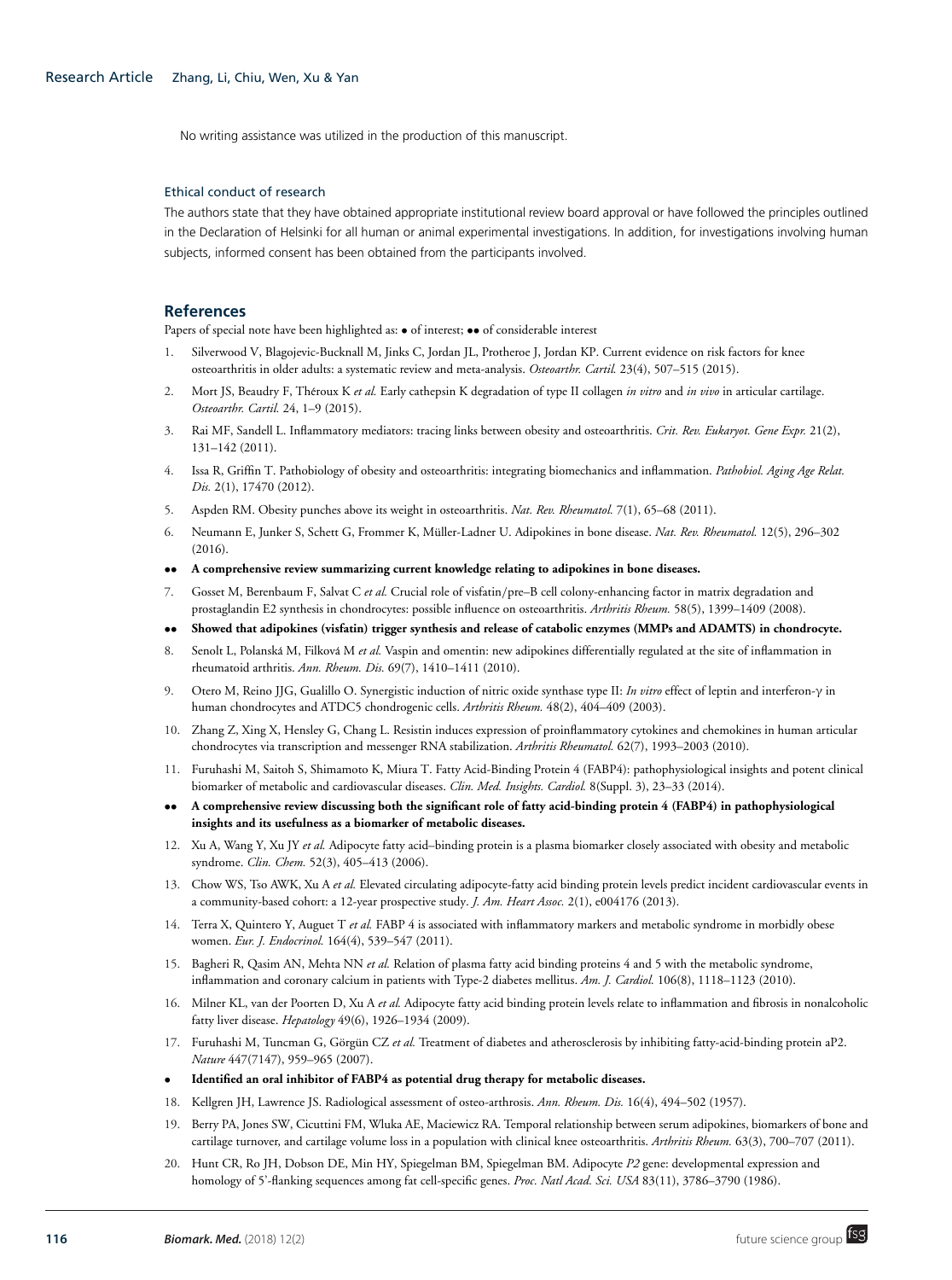- 21. Makowski L, Boord JB, Maeda K *et al.* Lack of macrophage fatty-acid–binding protein aP2 protects mice deficient in apolipoprotein E against atherosclerosis. *Nat. Med.* 7(6), 699–705 (2001).
- 22. Hotamisligil, Hotamisligil GS. Uncoupling of obesity from insulin resistance through a targeted mutation in aP2, the adipocyte fatty acid binding protein. *Science* 274(5291), 1377 (1996).
- 23. Uysal KT, Scheja L, Wiesbrock SM, Bonner-Weir S, Hotamisligil GS. Improved glucose and lipid metabolism in genetically obese mice lacking aP2. *Endocrinology* 141(9), 3388–3396 (2000).
- 24. Maeda K, Cao H, Kono K *et al.* Adipocyte/macrophage fatty acid binding proteins control integrated metabolic responses in obesity and diabetes. *Cell Metab.* 1(2), 107–119 (2005).
- 25. Hui X, Li H, Zhou Z *et al.* Adipocyte fatty acid-binding protein modulates inflammatory responses in macrophages through a positive feedback loop involving c-Jun NH2-terminal kinases and activator protein-1. *J. Biol. Chem.* 285(14), 10273–10280 (2010).
- 26. Cerezo LA, Kuklová M, Hulejová H et al. The level of fatty acid-binding protein 4, a novel adipokine, is increased in rheumatoid arthritis and correlates with serum cholesterol levels. *Cytokine* 64(1), 441–447 (2013).
- **First study demonstrating upregulation of FABP4 in rheumatoid arthritis.**
- 27. Staikos C, Ververidis A, Drosos G, Manolopoulos VG, Verettas DA, Tavridou A. The association of adipokine levels in plasma and synovial fluid with the severity of knee osteoarthritis. *Rheumatology* 52(6), 1077–1083 (2013).
- 28. De Boer TN, Van Spil WE, Huisman AM *et al.* Serum adipokines in osteoarthritis; comparison with controls and relationship with local parameters of synovial inflammation and cartilage damage. *Osteoarthr. Cartil.* 20(8), 846–853 (2012).
- **Demonstrated serum adipokine concentrations were evidently increased in knee osteoarthritis (OA) patients as compared with controls, and closely associated with local synovial tissue inflammation.**
- 29. Li T, Yan C, Xu A, Song Y, Chiu K. Comparison of fatty-acid-binding protein 4 and adiponectin levels in infrapatellar fat pad and subcutaneous adipose tissue, synovial fluid and plasma in subjects with knee osteoarthritis. Presented at: *The 33rd Annual Congress of the Hong Kong Orthopaedic Association.* Hong Kong SAR, PR China, 23–24 November 2013.
- 30. Li T, Yan C, Xu A, Song Y, Chiu K. Assessment of circulating levels of FABP-4 and adiponectin in OA patients. Presented at: *The 60th Annual Meeting of the Orthopaedic Research Society.* New Orleans, Louisiana, USA, 15–18 March 2014.
- 31. Bao Y, Lu Z, Zhou M *et al.* Serum levels of Adipocyte fatty acid-binding protein are associated with the severity of coronary artery disease in Chinese women. *PLoS ONE* 6(4), e19115 (2011).
- 32. Furuhashi M, Ishimura S, Ota H *et al.* Serum fatty acid-binding protein 4 is a predictor of cardiovascular events in end-stage renal disease. *PLoS ONE* 6(11), e27356 (2011).
- 33. Zhang S, Yang L, Chen P *et al.* Circulating adipocyte fatty acid binding protein (FABP4) levels are associated with irisin in the middle-aged general Chinese population. *PLoS ONE* 11(1), e0146605 (2016).
- 34. Distel E, Cadoudal T, Durant S, Poignard A, Chevalier X, Benelli C. The infrapatellar fat pad in knee osteoarthritis: an important source of interleukin-6 and its soluble receptor. *Arthritis Rheum.* 60(11), 3374–3377 (2009).
- 35. Bastiaansen-Jenniskens YM, Clockaerts S, Feijt C *et al.* Infrapatellar fat pad of patients with end-stage osteoarthritis inhibits catabolic mediators in cartilage. *Ann. Rheum. Dis.* 71(2), 288–294 (2012).
- 36. Klein-Wieringa IR, Kloppenburg M, Bastiaansen-Jenniskens YM *et al.* The infrapatellar fat pad of patients with osteoarthritis has an inflammatory phenotype. *Ann. Rheum. Dis.* 70(5), 851–857 (2011).
- **Identified that infrapatellar fat-derived adipokines could contribute to pathophysiological processes in the OA knee joint.**
- 37. Ushiyama T, Chano T, Inoue K, Matsusue Y. Cytokine production in the infrapatellar fat pad: another source of cytokines in knee synovial fluids. *Ann. Rheum. Dis.* 62(2), 108–112 (2003).
- 38. Presle N, Pottie P, Dumond H *et al.* Differential distribution of adipokines between serum and synovial fluid in patients with osteoarthritis. Contribution of joint tissues to their articular production. *Osteoarthr. Cartil.* 14(7), 690–695 (2006).
- 39. Clockaerts S, Bastiaansen-Jenniskens YM, Runhaar J *et al.* The infrapatellar fat pad should be considered as an active osteoarthritic joint tissue: a narrative review. *Osteoarthr. Cartil.* 18(7), 876–882 (2010).
- •• **A narrative review summarizing current knowledge relating to infrapatellar fat pad as an osteoarthritic joint tissue capable of modulating inflammatory and destructive responses in knee-OA.**
- 40. Conde J, Scotece M, López V et al. Differential expression of adipokines in infrapatellar fat pad (IPFP) and synovium of osteoarthritis patients and healthy individuals. *Ann. Rheum. Dis.* 73(3), 631–633 (2013).
- 41. Gandhi R, Takahashi M, Virtanen C, Syed K, Davey JR, Mahomed NN. Microarray analysis of the infrapatellar fat pad in knee osteoarthritis: relationship with joint inflammation. *J. Rheumatol.* 38(9), 1966–1972 (2011).
- 42. Furuhashi M, Hotamisligil GS, Hotamisligil GS. Fatty acid-binding proteins: role in metabolic diseases and potential as drug targets. *Nat. Rev. Drug Discov.* 7(6), 489–503 (2008).
- 43. Kapoor M, Martel-Pelletier J, Lajeunesse D, Pelletier J-P, Fahmi H, Fahmi H. Role of proinflammatory cytokines in the pathophysiology of osteoarthritis. *Nat. Rev. Rheumatol.* 7(1), 33–42 (2011).